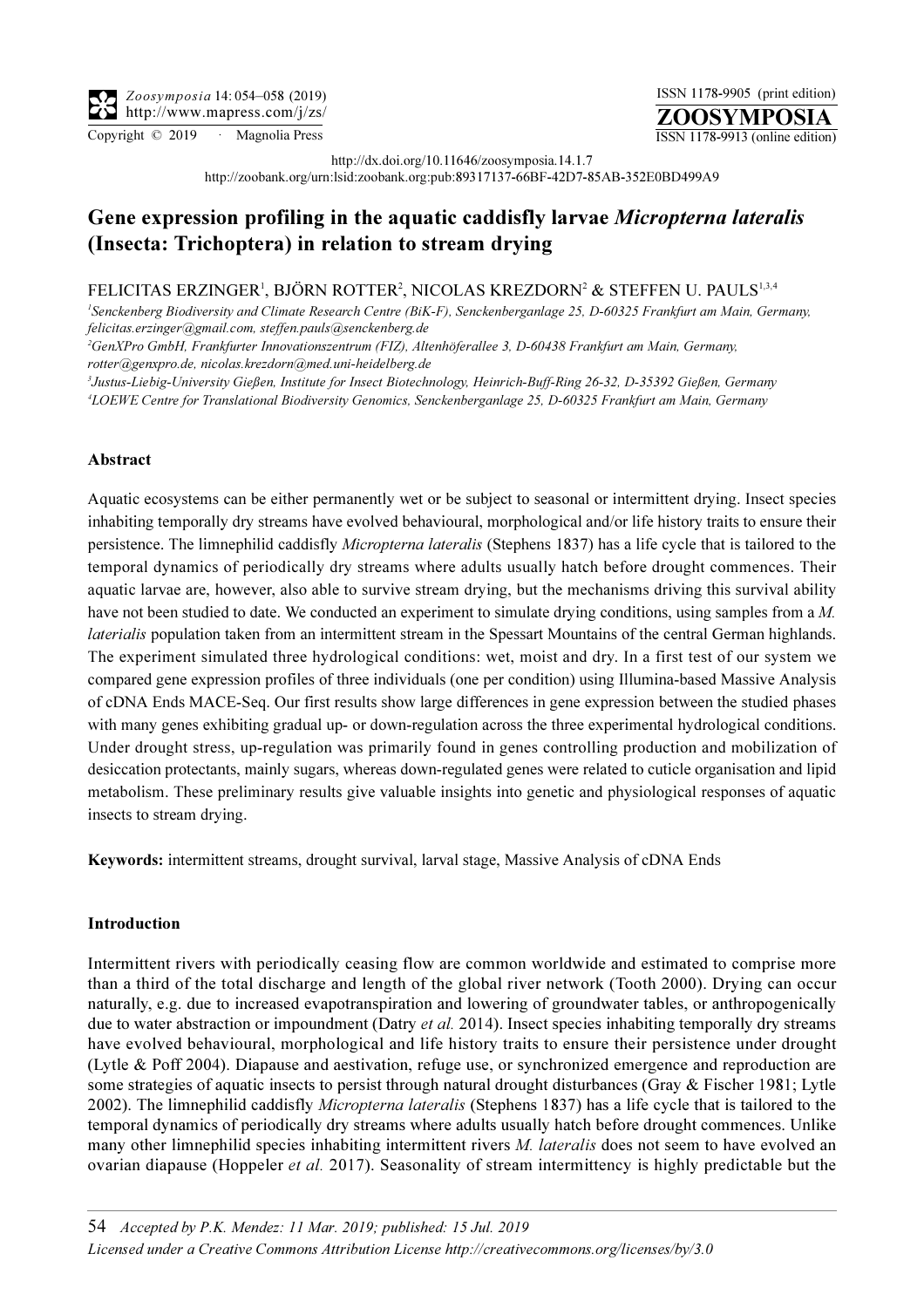onset and length of local drought phenomena is variable and directly linked to weather conditions. In particular the amount of precipitation strongly influences the beginning and ending of drought, and thus directly controls which life stage is exposed to stream drying.

We have observed *Micropterna lateralis* larvae actively moving and foraging on moist and dry stream sediments, and adult emergence from pupal cases in the absence of surface water. The mechanisms driving larval drought survival in caddisflies have not yet been studied. Here, we describe the molecular and physiological basis of responses to water loss in aquatic insects using M. lateralis as a model. The onset of drought stress is expected to induce short-term changes in the level of expressed genes, which can be studied using gene expression profiling. With this method, the expression of hundreds of genes is monitored simultaneously, providing a comprehensive picture of the way an organism responds to a changing environment. Molecular responses and candidate genes in desiccation tolerant terrestrial insects have been widely studied (e.g. review by Chown *et al.* 2011). However, the patterns of differential gene expression associated with drought stress in aquatic insects remain unknown. In this study, we investigate the underlying genetic responses and candidate genes for the survival of drying conditions and identify specific physiological pathways regulated by differential gene expression.

### Material and Methods

#### Drought experiment: samples and conditions

Larvae of *M. lateralis* were collected at the Auerbach in the Hessian Spessart (50°16'34.2"N, 9°25'58.7"E) in November 2014, at a summer-dry stream section. Larvae were returned alive to the laboratory on ice and acclimated to climate chamber conditions for three days before use in drought experiments. Conditions in climate chambers were: 14°C with a day/night cycle of L10:D14 with humidity kept at 30 % in order to simulate gradual dry down. Larvae were kept in round 5-litre containers containing two air stones, 900 ml of stream sediment, 800 ml stream water and were initially supplied with 3 g fresh leaf litter taken from the study stream. During the experiment a total of three samples were taken following gradual drying through evaporation. The first sample was taken at day four of the experiment representing wet conditions, where larvae are fully submerged under water. The second sample was taken at day five, representing moist conditions, characterized by the absence of surface water but remaining water films within larval cases. At day eight, the third sample was taken, where the upper sediment layer was dry (i.e. no surface water) and no visible water was left in larval cases. Larvae were removed at each time point and immediately preserved in liquid nitrogen. In this preliminary study there were no control samples taken at the three time points. Thus, the observed gene expression response is believed to be a combination of drought stress, development and stress of the experimental conditions.

#### RNA extraction and sequencing

Total RNA was isolated in order to measure gene expression in biological samples ( $n = 3$ ) following the protocol described by Lopez and Bohuski (2007). Frozen larvae were macerated and homogenized in TRIzol Reagent (Invitrogen) and RNA further extracted using an RNeasy Mini Kit (Qiagen, Hilden, Germany) The isolation included an on-column digestion with RNase-free DNase (Qiagen, Hilden, Germany).

The Massive Analysis of cDNA Ends MACE-Seq technique was performed as described by Müller *et al.* (2013), using the MACE kit (GenXPro GmbH, Frankfurt, Germany) in combination with Illumina sequencing. In MACE, each transcript is represented by a single, cDNA fragment originating from the 3<sup>'</sup> end of each transcript. MACE-Seq libraries were constructed by GenXPro GmbH, Frankfurt am Main, Germany. For preparation of libraries, cDNA was produced by first and second strand synthesis using the provided MACE-Seq Oligos. cDNA products were fragmented randomly to reach an average size of 250 bps and the 3'biotinylated ends were captured by streptavidin beads. Further, GenXPro's TrueQuant adapters were ligated to label each template molecule with a unique sequence-(barcode) to reduce PCR introduced bias by distinguishing and eliminating PCR copies from original transcripts in the sequence reads.

#### Sequence annotation and quantification of expression

The reads of each MACE-Seq library were PolyA-trimmed, low-quality reads removed, and mapped to the Micropterna lateralis transcriptome (Hoppeler et al. 2016) using Novoalign (Novocraft Technologies;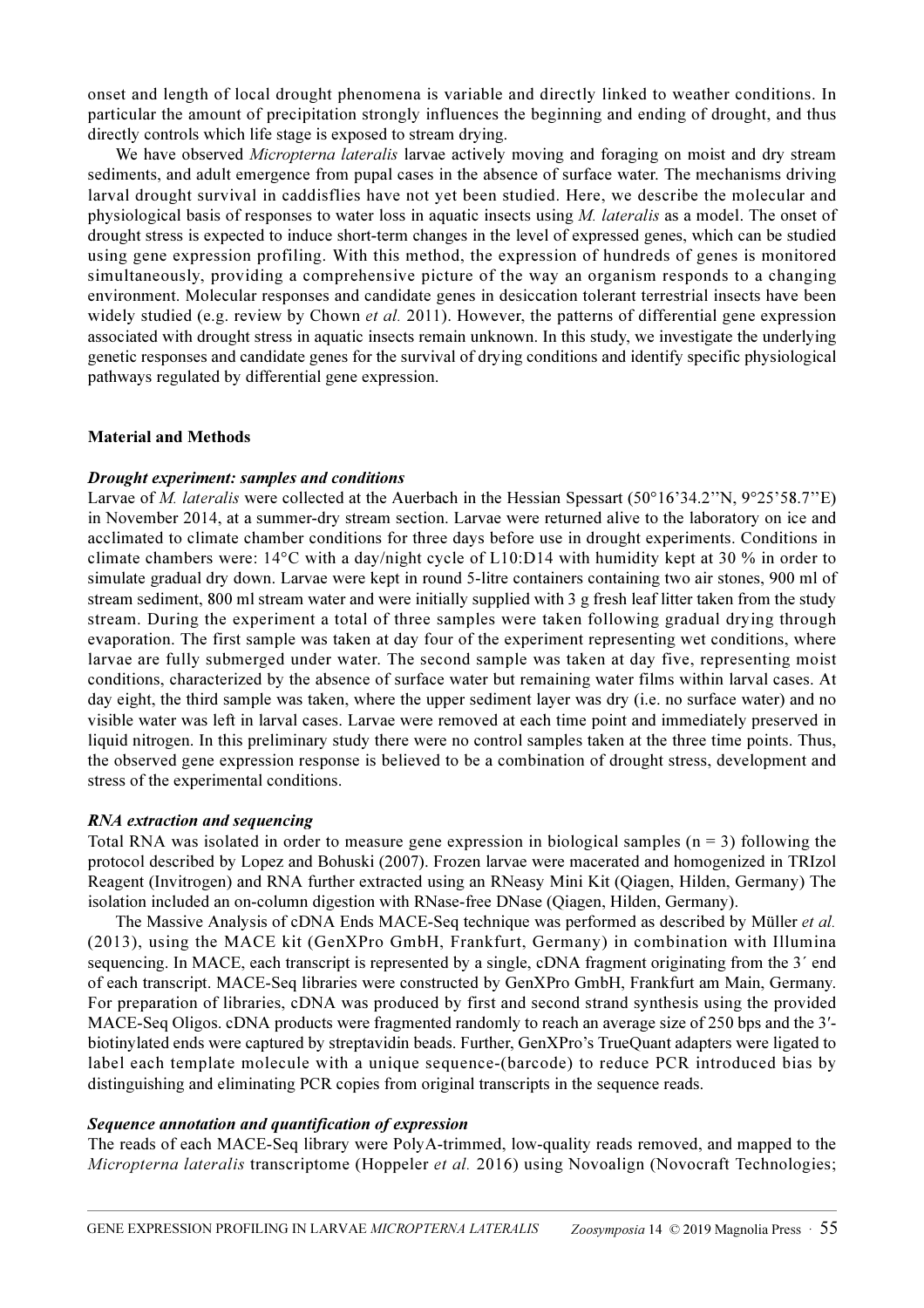www.novocraft.com). Reads that could not be mapped on the transcriptome were assembled and annotated via BLASTX to the SwissProt and TrEMBL databases. To account for differences in sequencing depth, tag counts were normalized according to Wang *et al.* (2010). Normalization and tests for differential gene expression was performed in R using the DEGSeq2 package V 1.11.1. (Love et al. 2014).

# Results

We performed transcriptome-wide gene expression analysis with MACE-Seq and identified 204 transcripts that were differentially expressed between the three hydrological conditions wet, moist and dry ( $P < 0.001$ ;  $logFC \pm 2$  from wet to dry). Of these transcripts, 104 could be assigned to known genes and thus annotated with protein functions. Overall, 38 genes were up-regulated from wet to dry conditions and 66 were downregulated. Different patterns of expression levels across all three states were found (Fig.1): gradual increase (A; no. of genes in this category = 25), general increase with highest level under moist conditions (B;  $n = 5$ ), similar levels for wet and moist and increase during dry (C;  $n = 9$ ), gradual decrease (D;  $n = 40$ ), increase from wet to moist but decrease from wet/moist to dry  $(E; n = 20)$ , and decrease with similar levels during moist and dry (F;  $n = 5$ ).



FIGURE 1. Genes that were differentially expressed between wet, moist and dry conditions ( $P < 0.001$ ;  $^{\circ}$ logFC  $\pm$  2) showed six different patterns (A – F) of how relative expression levels changed across these three hydrological conditions. A: gradual increase; B: general increase with highest level under moist conditions; C: similar levels for wet and moist and increase during dry; D: gradual decrease; E: increase from wet to moist but decrease from wet/moist to dry; F: decrease with similar levels during moist and dry.

Up-regulated pathways were primarily part of the carbohydrate metabolism (glycolysis, saccharose, trehalose) and amino acid metabolism (proline, arginine (sugar transporter), glutathione (anti-oxidant)); A, F). In addition, many signalling proteins important for energy mobilization (cAMP), regulation of cellular energy homeostasis (AMPK) and regulation of autophagy (mTOR) showed up-regulation (A). Gradually downregulated pathways include biosynthesis of lipase, an enzyme for the breakdown of lipids, and digestion and absorption of carbohydrates, lipids and proteins (D). Furthermore, membrane associated signalling and cuticular structure proteins were up-regulated under moist conditions but down-regulated during dry conditions (E). In addition, increased transport activity was observed under moist but not dry conditions.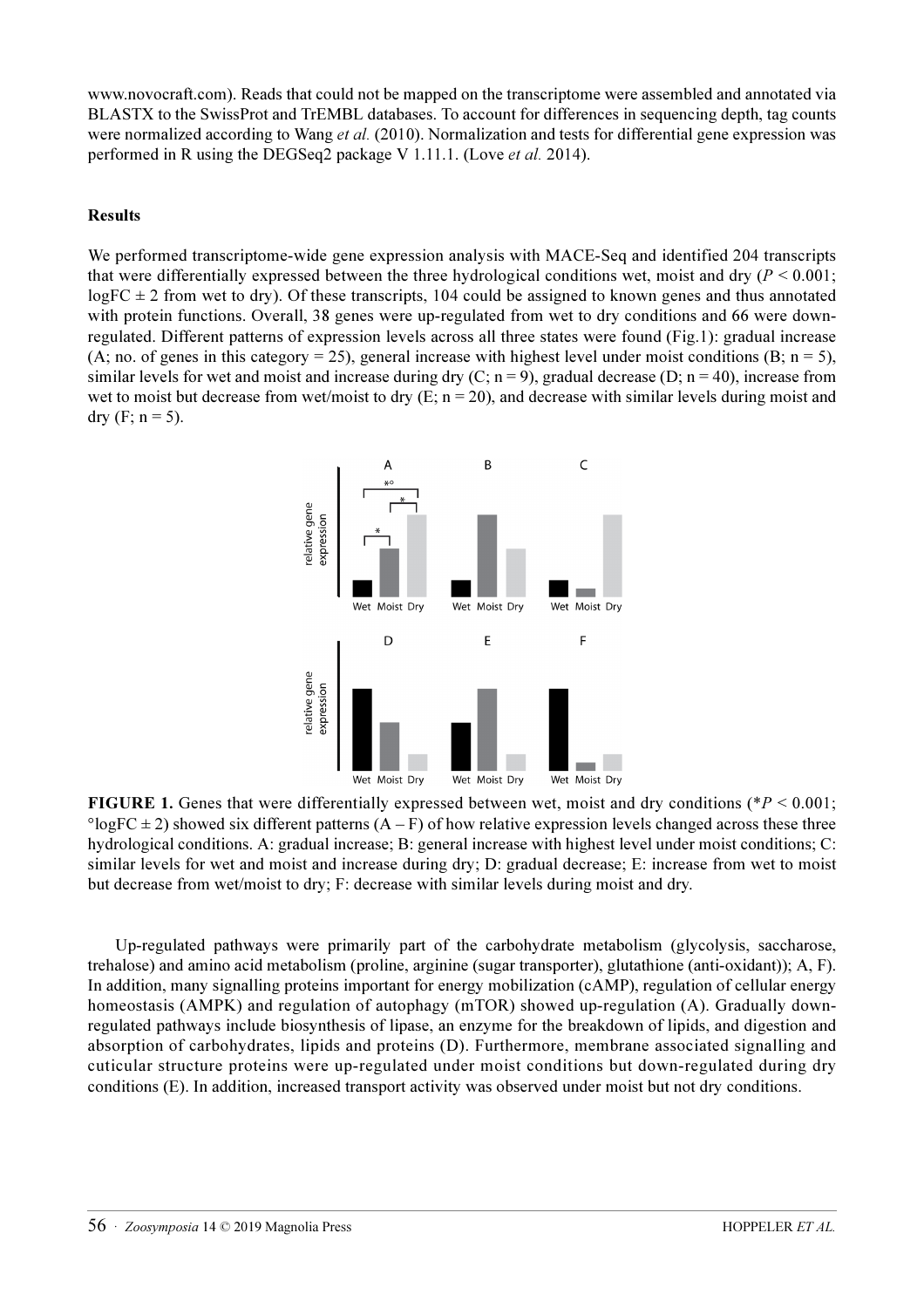#### Discussion

The results provide new insights into processes regulating the loss of free surface water in an aquatic insect adapted to recurring drought phenomena. The gene expression patterns suggest acclimatization to water loss to be largely governed by differential regulation of production and repair mechanisms. Overall, we found larvae to respond through increased production and mobilisation of sugar and amino acids, which act as desiccation protectants and prevent cellular water loss and increase cell stability (Clark et al. 2009). Trehalose, the blood sugar of insects, is accumulated in a wide range of insect taxa in response to water stress, and up-regulation of genes related to the biosynthesis of trehalose is assumed critical for desiccation-tolerant arthropods in general (Clark et al. 2009; Mitsumasu et al. 2010; Teets et al. 2012, 2013). Furthermore, Teets et al. (2013) observed accumulation of glucose via increased gluconeogenesis and proline synthesis to be a component of dehydration response in the chironomid species Belgica antarctica and also present evidence for slowdown of glycogen breakdown as a means of conserving water.

In addition to sugar mobilization, we found expression changes in signalling and cuticular structure proteins that play an important role in the organisation of cellular components. Membrane restructuring has been reported in relation to drought stress in many insects (e.g., Clark et al. 2009). Further, many genes downregulated under drought were associated with digestion. This could potentially imply reduced feeding activity due to a lack of adequate food sources under dry conditions. Reduction in digestive enzymes could allow the larvae to survive without food for extended periods of time (Scriber & Slansky Jr 1981).

Overall, our results suggest aquatic insect larvae to respond in a similar manner as other studied insects exposed to dehydration. However, these results have to be interpreted with caution as only one specimen per condition without controls was sequenced. An increased sample size is necessary to corroborate observed patterns and first results presented here. Nevertheless, this study provides valuable preliminary insights into genetic and physiological responses in an aquatic insect model to stream intermittency crucial to estimate potential effects of changed future environmental conditions on aquatic insect communities.

#### Acknowledgements

We thank the Organizing Committee of the XVth International Symposium on Trichoptera for their financial support enabling the participation of Felicitas Erzinger. The project was funded by the research funding programme 'LOEWE – Landes-Offensive zur Entwicklung Wissenschaftlich-Ökonomischer Exzellenz' of Hesse's Ministry of Higher Education, Research, and the Arts.

#### References

Chown, S.L., Sørensen, J.G. & Terblanche, J.S. (2011) Water loss in insects: an environmental change perspective. Journal of Insect Physiology, 57, 1070–1084.

https://doi.org/10.1016/j.jinsphys.2011.05.004

Clark, M.S., Thorne, M.A., Purać, J., Burns, G., Hillyard, G., Popović, Ž.D., Grubor-Lajšić, G. & Worland, M.R. (2009) Surviving the cold: molecular analyses of insect cryoprotective dehydration in the Arctic springtail Megaphorura arctica (Tullberg). BMC genomics, 10, 328.

https://doi.org/10.1186/1471-2164-10-328

Datry, T., Larned, S.T. & Tockner, K. (2014) Intermittent Rivers: A Challenge for Freshwater Ecology. BioScience, 64, 229– 235.

https://doi.org/10.1093/biosci/bit027

- Gray, L.J. & Fisher, S.G. (1981) Postflood recolonization pathways of macroinvertebrates in a lowland Sonoran Desert stream. American Midland Naturalist, 249–257. https://doi.org/10.2307/2425161
- Hoppeler, F., Rotter, B., Krezdorn, N. & Pauls, S.U. (2016) A larval transcriptome of the limnephilid caddisfly Micropterna lateralis (Stephens, 1837) (Trichoptera: Limnephilidae). Aquatic Insects, 37 (3), 253–257. http://dx.doi.org/10.1080/01650424.2016.1200727
- Hoppeler, F., Winkelmann, C., Becker, J. & Pauls, S.U. (2017) Larval growth and metabolic energy storage of Micropterna lateralis (Trichoptera: Limnephilidae) in an intermittent stream: glycogen dominates in final instars. Hydrobiologia, 806